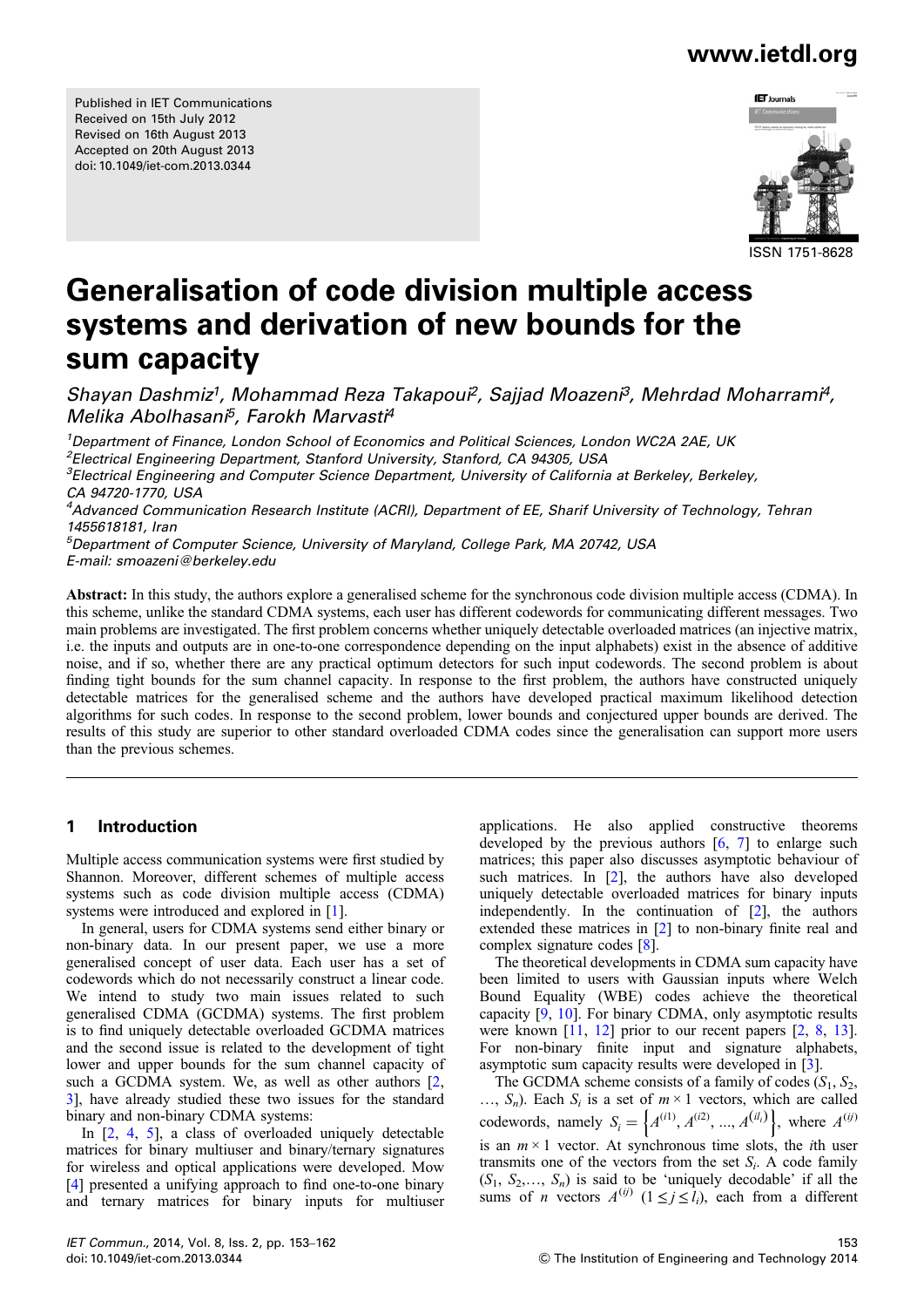code, are distinct. In the absence of noise, the transmitted user vectors can be detected uniquely from the received vector. Binary version of this scheme is also known as T-user and is studied by the authors in [14, 15]. In [14], a class of uniquely decodable codes is introduced for the binary case using iterative methods and the proposed decoder was only for the noiseless case which is not computationally practical. Also, the lower and upper bounds for the sum capacity of such a scheme are derived for the binary signature. In [15], the authors introduced a tighter upper bound for the T-user binary case. Ferguson [16] introduced a generalised code construction method for binary T-user.

In our present paper, we will construct a class of uniquely decodable overloaded codes with practical maximum likelihood (ML) decoders. Unlike the previous authors on the T-user schemes that only considered binary and noiseless cases, we will also propose tighter lower bounds for the sum capacity of our generalised systems that include non-binary and noisy cases. We will also demonstrate that higher sum capacities can be achieved using our proposed scheme as opposed to the standard CDMA systems.

The rest of the paper is organised as follows: in Section 2, the main characteristics of a GCDMA system are defined. In Section 3, the uniquely decodable codes and their ML decoding schemes are introduced and compared with the previous methods. In Section 4, we will develop tight lower and upper bounds for a GCDMA system with some numerical results. In Section 5, the conclusion and future works will be presented.

### 2 Preliminaries

In a CDMA system, each of the  $n$  users multiplies its data by an m-chip vector, namely the signature vector, in order to transmit the user data. The signature vectors belong to the set  $S^m$ , where S is the set of signature alphabets. Since the baseband information spreads over the frequency spectrum by a factor of  $m$  in CDMA systems,  $m$  is also called the spreading factor or the gain. The channel model, under the assumption of user synchronisation, is

$$
Y = \frac{1}{\sqrt{m}} C W + N \tag{1}
$$

where  $C$  is the signature matrix whose columns are the signature vectors of the users,  $W$  is the input vector,  $Y$  is the observed vector at the receiver end and  $N = [N_1, N_2, ...,$  $N_m$ <sup>T</sup>, where  $N_i$ 's are independent and identically distributed (i.i.d) random variables of variance  $\sigma_f^2$  with pdf  $f(.)$ , is the noise vector. Since the total user powers and the noise in the above model are, respectively, equal to  $\text{tr}\left(\mathbb{E}(\frac{1}{m}CWW^*C^*)\right)$  and  $\mathbb{E}(N^*N)$  (the symbol \* stands for the Hermitian transpose), the multiuser signal-to-noise ratio (SNR) is defined as

$$
SNR = \frac{\text{tr}\left(\mathbb{E}\left((1/m)\mathbf{C}W\mathbf{W}^*\mathbf{C}^*\right)\right)}{\mathbb{E}(N^*N)}
$$
(2)

Since  $\mathbb{E}(N^*N) = m\sigma_f^2$ , the SNR definition can be written as

$$
\text{SNR} = \frac{1}{m\sigma_f^2} \text{tr}\bigg(\mathbb{E}\bigg(\frac{1}{m}\mathbf{C}W\mathbf{W}^*\mathbf{C}^*\bigg)\bigg) \tag{3}
$$

Now, we define the normalised SNR as

$$
\eta = -\frac{m}{n} \text{SNR} \tag{4}
$$

The sum capacity for a CDMA system is defined as

$$
\mathcal{C}(m, n, \mathcal{I}, \mathcal{S}, \eta) = \max_{C \in \mathcal{M}_{m \times n}(\mathcal{S})} \max_{p(w_1), p(w_2), \dots, p(w_n)} \mathbb{I}(W; Y) \tag{5}
$$

where  $\mathcal I$  is the set of input alphabets,  $\mathcal M_{m \times n}(\mathcal S)$  is the set of all  $m \times n$  matrices with entries from  $\mathcal S$ , and  $m \times n$  matrices with entries from S, and  $W = [w_1, w_2, ..., w_n]^{T} \in \mathcal{I}^n$ .

If  $t = |\mathcal{I}|$ , where |.| stands for the cardinality of the set, we define a GCDMA system to be a system with  $n$  users in which the *i*th user has a set of  $t$  signature vectors, namely  $S_i = \{A^{(i1)}, A^{(i2)}, ..., A^{(it)}\}$  such that  $A^{(ij)} \in S^m$  for  $1 \le j \le t$ and  $1 \le i \le n$ . In order to transmit the *j*th symbol, the *i*th user sends  $A^{(ij)}$ . Our channel model for this system, assuming synchronisation, is

$$
Y = \frac{1}{\sqrt{m}}AX + N\tag{6}
$$

where  $N = [N_1, N_2, ..., N_m]^T$ , and  $N_i$ 's are i.i.d random variables with pdf  $f(.)$ . Also, Y is the observed vector at the receiver and A is an  $m \times nt$  signature matrix in which the column numbers from  $(i - 1)t + 1$  to it for  $1 \le i \le n$  are the elements of  $S_i$ , respectively. The input vector X is an  $nt \times 1$  vector. The *i*th block in the input vector is defined to be the entries with indices  $(i - 1)t + 1$  to it for  $1 \le i \le n$ . The entries in each block are all zero except in one position, which is equal to one. The index of the non-zero entry in the ith block represents the transmitted signature vector of the *i*th user. Hence, the output is the sum of  $n$  signature vectors.

In the noiseless case, a signature matrix  $A$  is called 'uniquely detectable', if all the  $t^n$  observed vectors are distinct. The sum capacity of GCDMA systems is defined as

$$
\mathcal{GC}(m, n, \mathcal{S}, |\mathcal{I}|, \eta) = \max_{A \in M_{m \times n!}(\mathcal{S})} \max_{p(X)} \mathbb{I}(X; Y) \qquad (7)
$$

where the normalised SNR  $(\eta)$  is defined as shown in (4). In the noiseless case,  $\eta$  in the above channel capacity function is omitted.

### 3 Codes for GCDMA systems

In this section, we extend the class of generalised codes for overloaded CDMA systems (GCO) defined in [8] to GCDMA systems; these uniquely decodable codes for GCDMA scheme are called the generalised user CDMA (GUC) codes. An  $m \times n$  matrix C, with entries in S is called a GCO(*m*, *n*, *I*, *S*) matrix if the mapping of  $Y = CW$  is injective when it is restricted to the input vectors with entries in  $I$ . The proposed codes are uniquely decodable in the absence of noise. We will discuss the construction of GUC codes with the ML decoding and demonstrate some numerical results.

#### 3.1 Construction of GUC codes

Suppose we have  $n$  users, where each user has  $t$  vectors with entries from the signature  $S$  with a chip rate of m. Each user uses one of the  $t$  vectors in order to send one of the  $t$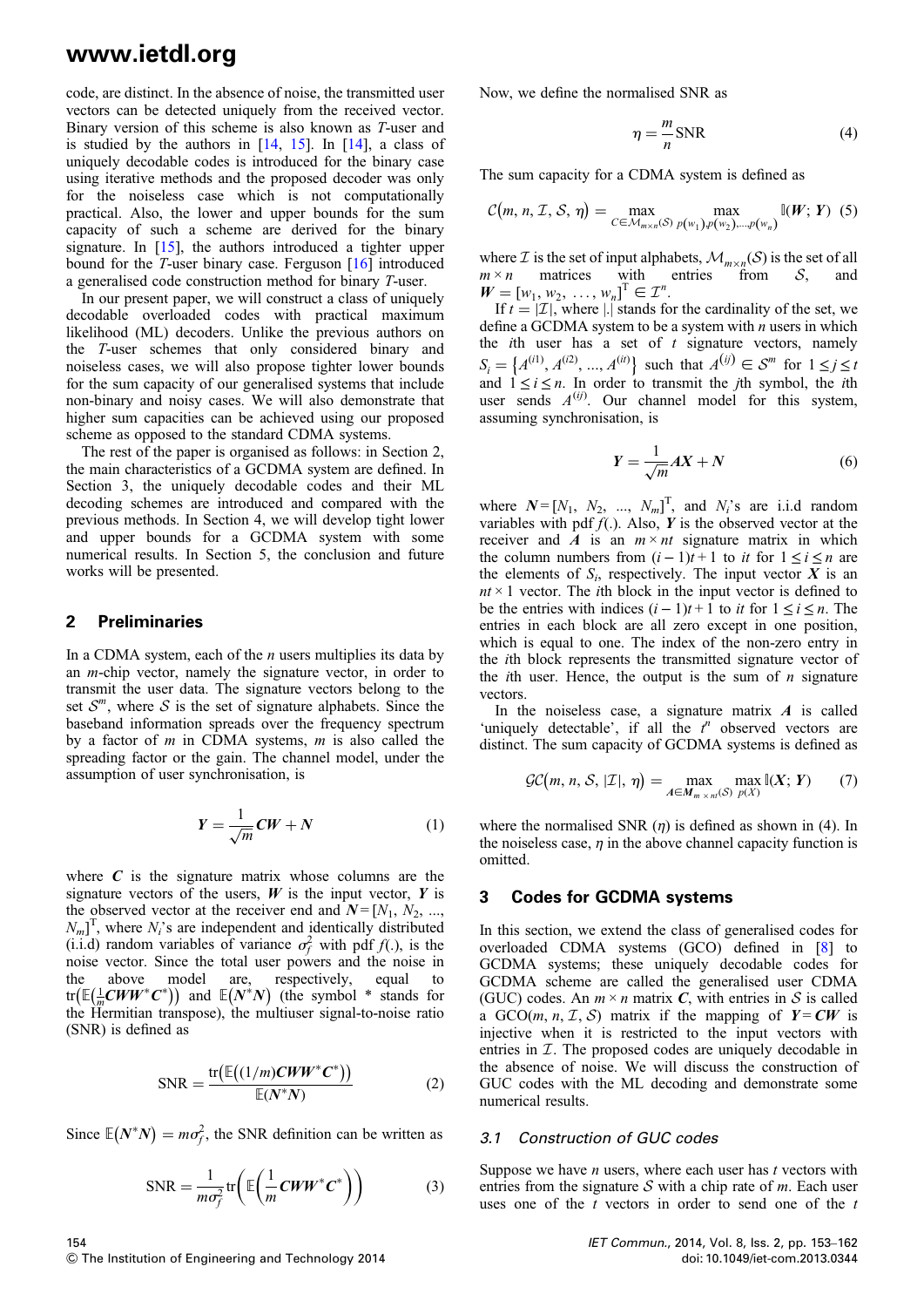messages. If such uniquely decodable codes exist, it is called  $GUC(n, m, t, S)$ . In this section, we will provide theorems for constructing GUC's for GCDMA systems.

The following theorem completely relates the case  $t = 2$  in GUC codes to the previous GCO codes discussed in [8].

Theorem 1: A GCO(m, n, { $\pm 1$ }, S – S) matrix exists if and only if a GUC(m, n, 2, S) code exists, where only if a  $GUC(m, n, 2, S)$  code  $\mathcal{S} - \mathcal{S} = \{x - y | x, y \in \mathcal{S} \}.$ 

*Proof:* Let  $C \in M_{m \times n}(S - S)$  be a GCO matrix with  $\mathcal{I} = \{\pm 1\}$ . Hence the *i*th column of C can be written as  $v_i$  $- u_i$ , where  $v_i$  and  $u_i$  belong to  $S^m$ . If we construct  $A \in \mathcal{M}_{m \times 2n}(\mathcal{S})$  such that  $v_i$  and  $u_i$  are the vectors of the *i*th user, then A will be a GUC matrix. We simply note that the *i*th user vectors are equal to  $(v_i + u_i)/2 + w_i(v_i - u_i)/2$ , where  $w_i$  can be  $\pm 1$ . Then we can model the channel as

$$
Y = CW + Y_0 \tag{8}
$$

where  $Y_0 = \sum_{i=1}^n \frac{v_i + u_i}{2}$ . Since C is injective on  $\pm 1^n$ , the transmission is uniquely decodable. Thus,  $v_i$  and  $u_i$  form a GUC matrix. Inversely, a GCO matrix with  $\mathcal{I} = \{\pm 1\}$  can be obtained from a GUC code by putting the ith column equal to  $v_i - u_i$ . □

*Example 1:* Assume  $S = \{ \pm 1 \}$  and  $m = 64$ . Applying Theorem 1 on a GCO(64, 256,  $\{\pm 1\}$ ,  $\{0, \pm 1\}$ ) matrix, we can obtain a GUC(64, 256, 2,  $S$ ). By comparing with the GCO (64, 193,  $\{+1\}$ , S), for a fixed chip rate and signature set, the total number of users is increased as expected.

In the next theorem, a recursive method is proposed for constructing large GUC codes from smaller ones. With this theorem, it is easy to show that the overloading factor  $n/m$ tends to infinity for large values of  $m$  for a fixed value of  $t$ and alphabets of S.

Theorem 2: Assume a  $GUC(m, n, t, S)$  exists. Then, we can obtain a GUC(2*m*, 2*n* + *l*, *t*, *S*) if  $l \times log_2 t \le m$ .

Proof: We first present a simpler case as a lemma:

*Lemma 1:* Let C be a GUC(*m, n, t,* { $\pm 1$ }) and let  $D = H_w \otimes C$ for  $w = 2^k$ . Then, **D** is a GUC(*mw*, *nw*, *t*, { $\pm 1$ }) matrix.

Proof of lemma 1: The lemma can be proved by induction on k. If  $k = 1$ , then  $\boldsymbol{D} = \begin{bmatrix} \boldsymbol{C} & \boldsymbol{C} \\ \boldsymbol{C} & -\boldsymbol{C} \end{bmatrix}$  $\begin{bmatrix} C & C \\ C & -C \end{bmatrix}$ . Suppose  $DX_1 = DX_2$  where  $X_1 = \begin{bmatrix} X_{1_1} & X_{1_2} \end{bmatrix}^T$  and  $X_2 = \begin{bmatrix} X_{2_1} & X_{2_2} \end{bmatrix}^T$  are input vectors, according to definition, such that  $X_{i_j}$  is an  $nt \times 1$  vector. Hence

$$
C(X_{1_1} + X_{1_2}) = C(X_{2_1} + X_{2_2})
$$
  

$$
C(X_{1_1} - X_{1_2}) = C(X_{2_1} - X_{2_2})
$$

By adding and subtracting the two equations and using the fact that C is a GUC matrix, results in  $X_1 = X_2$ . This proves the case for  $k = 1$ .

Now by induction and according to the fact  $H_{2^k} = H_2 \otimes H_2 \otimes H_2 \otimes \dots \otimes H_2$ , it arises that **D** is a GUC  $(2m, 2n, t, \pm 1)$  matrix.  $(2m, 2n, t, \pm 1)$  matrix.

IET Commun., 2014, Vol. 8, Iss. 2, pp. 153–162 doi: 10.1049/iet-com.2013.0344

(1) The  $(i - 1) \times \lceil \log_w t \rceil + 1$  to  $i \times \lceil \log_w t \rceil$  elements of  $V_{i_{j_{\text{sum}}}}$  are from set B for different values of j.

$$
\mathcal{B} = \{-w+2, -w+4, \ldots, 0, \ldots, w-2, w\}
$$

(2) For different values of *j*, the subvectors consisting of  $(i 1) \times \lceil \log_w t \rceil + 1$  to  $i \times \lceil \log_w t \rceil$  entries of  $V_{i,j,\text{sum}}$  are all different.

(3)  $V_{i,j,\text{sum}}$  is zero in other elements for every j.

Note that according to Lemma 1 such  $V_i$ 's exist.

To prove Theorem 2, it is sufficient to show that if  $D = [H_{w}]$  $\otimes$  C/Z], where Z = [V<sub>1</sub>, V<sub>2</sub>, V<sub>3</sub>,..., V<sub>I</sub>] and C is a GUC(*m*, *n*, *t*,  $\{\pm 1\}$ ) matrix, then **D** is GUC(wm, wn + l, t,  $\{\pm 1\}$ ).

Suppose that there are two different input vectors  $X_1$  and  $X_2$ such that

$$
DX_1 = DX_2
$$

Note that

$$
DX_1 = \begin{bmatrix} C & C & \dots & C & Z_1 \\ C & C & \dots & C & Z_2 \\ C & C & \dots & C & Z_3 \\ \vdots & \vdots & \vdots & \vdots & \vdots \\ C & C & \dots & C & Z_w \end{bmatrix} \begin{bmatrix} X_1 \\ X_2 \\ X_3 \\ \vdots \\ X_w \\ Y \end{bmatrix}
$$

such that Z<sub>i</sub> contains  $(i - 1) \times m$ th row to  $i \times m$ th row of Z and  $X_i$  is  $nt \times 1$  vectors for each i  $(1 \le i \le w)$  and Y is a  $lt \times 1$ vector. It results in

$$
DX_{1} = \begin{bmatrix} X_{1,1} & + & X_{1,2} & + & \dots & + & X_{1,w} & + & Y_{1,1} \\ X_{1,1} & - & X_{1,2} & + & \dots & - & X_{1,w} & + & Y_{1,2} \\ X_{1,1} & + & X_{1,2} & - & \dots & - & X_{1,w} & + & Y_{1,3} \\ \vdots & \vdots & \vdots & \vdots & \vdots & \vdots & \vdots \\ X_{1,1} & - & X_{1,2} & + & \dots & + & X_{1,w} & + & Y_{1,w} \end{bmatrix}
$$

Such that  $X_{1,i} = \mathbf{C} \times \mathbf{X}_i$  and  $Y_{1,i} = Z_i \times \mathbf{Y}$ . Then if  $\mathbf{D}X_1 = \mathbf{D}X_2$ 

$$
A_1 + A_2 + \dots + A_w + B_1 = 0
$$
  
\n
$$
A_1 - A_2 + \dots - A_w + B_2 = 0
$$
  
\n
$$
A_1 + A_2 - \dots - A_w + B_3 = 0
$$
  
\n
$$
\vdots \qquad \vdots \qquad \vdots \qquad \vdots \qquad \vdots \qquad \vdots
$$
  
\n
$$
A_1 - A_2 + \dots + A_w + B_w = 0
$$

Such that  $A_i = X_{1,i} - X_{2,i}$  and  $B_i = Y_{1,i} - Y_{2,i}$ . Note that

$$
\begin{aligned}\n\left[A_1 \quad A_2 \quad A_3 \quad \dots \quad A_w\right] \times H'_w &= \left[B_1 \quad B_2 \quad B_3 \quad \dots \quad B_w\right] \\
&\Rightarrow \left[A_1 \quad A_2 \quad A_3 \quad \dots \quad A_w\right] \times wI_n \\
&= \left[B_1 \quad B_2 \quad B_3 \quad \dots \quad B_w\right] \times H_w\n\end{aligned}
$$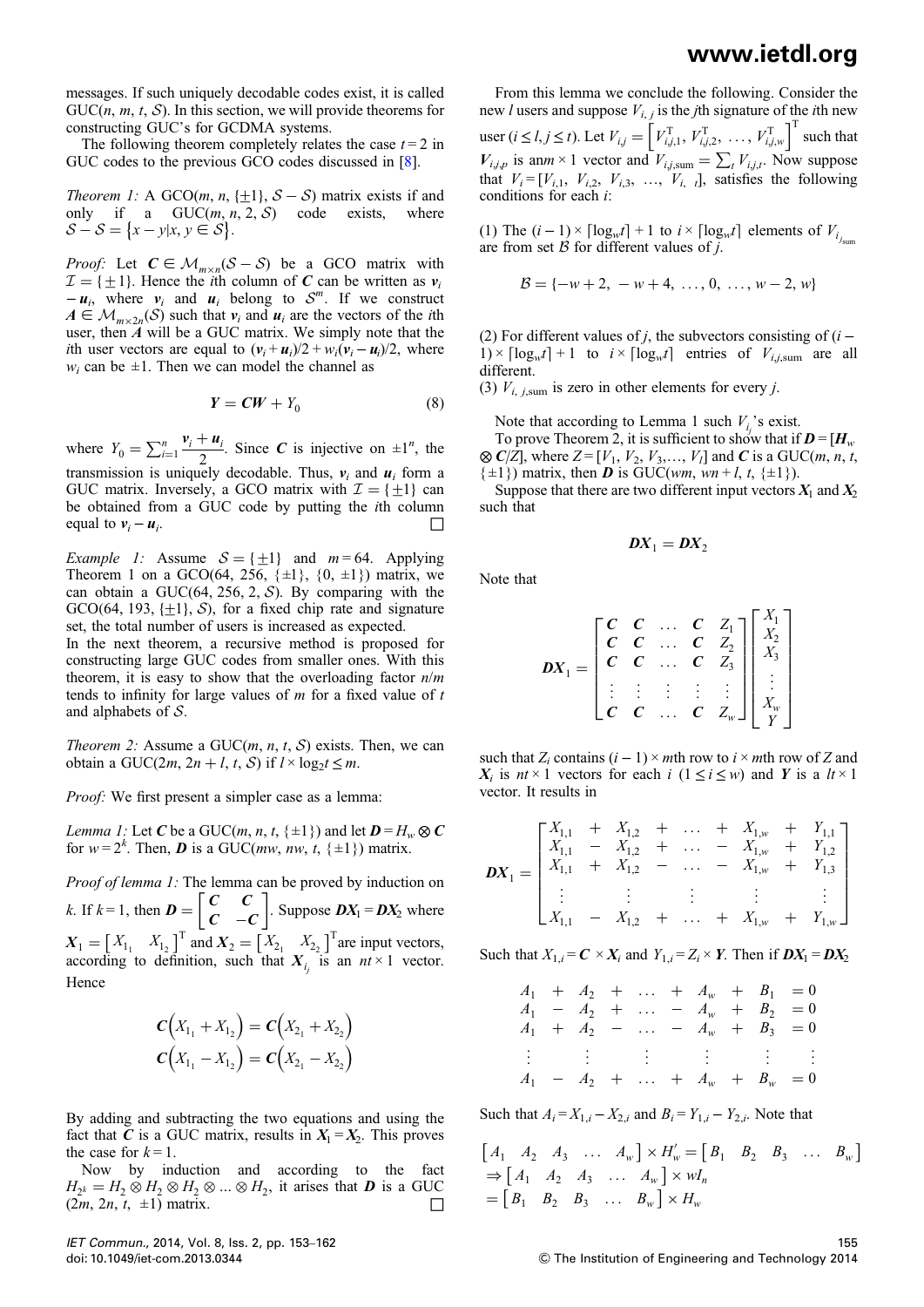Hence, we obtain that term  $\sum_i (-1)^{\alpha} B_i$  for  $\alpha \in \{0, 1\}$  is divisible by 2w. However, according to the construction of  $B_i$ 's each element of them is less than 2w. Thus, the summation must be zero. However, we know that  $H_w \otimes C$ is GUC(wm, wn, t,  $\{\pm 1\}$ ) as mentioned in theorem.  $\Box$ 

*Example 2:* Applying Theorem 2, we deduce that a  $GUC(2m,$  $2n + \lceil m/\log_2{3} \rceil$ ,  $3, \{\pm 1\}$  can be obtained from GUC(*m*, *n*, 3,  $\{\pm 1\}$ ). By starting from  $n = 1$  and  $m = 2$ , we achieve a GUC (64, 112, 3,  $\{\pm 1\}$ ). Comparing GCO codes with  $m = 64$  and  $n = 103$ , we conclude that GCDMA systems codes can support more users than traditional CDMA systems.

In the next section, we provide an ML decoding of the proposed codes for GCDMA systems.

#### 3.2 ML decoding scheme for a subclass of GUC codes

In this section, we propose an ML decoding algorithm for the cases  $t = 2$  and  $t = 3$ , which correspond to the binary and ternary inputs, respectively.

(1) Case 1.  $t = 2$ : As stated in Theorem 1, a GCDMA system using a GCO matrix can be modelled as

$$
Y = CW + Y_0 + N \tag{9}
$$

where C is an  $m \times n$  matrix with  $(v_i - u_i)/2$  as its *i*th column,  $Y_0 = \sum (v_i + u_i)/2$  and N is the noise vector which has a Gaussian distribution with zero mean and auto-covariance matrix  $\sigma^2 I$  (*I* denotes the identity matrix). If the codes are made according to Theorem 1, then  $\hat{C}$  is a ternary GCO (GCO(*n*, *m*, { $\pm 1$ }, {0,  $\pm 1$ })) matrix and can be obtained from smaller ternary GCO matrices. To implement ML decoding, the term  $\left\| Y - \mathbf{C} \hat{W} - Y_0 \right\|_2$  must be minimised, where  $\hat{W} \in \{\frac{1}{2} 1\}^n$ .

In the first step, we reduce the problem into a set of decoding problems with smaller code matrices. Consider a GCO matrix  $C_{wl \times wk} = H_w \otimes D_{l \times k}$  generated by the Kronecker product of a Hadamard matrix  $H$  with a smaller ternary GCO matrix  $\boldsymbol{D}$ . The received vector is

$$
Y = CW + Y_0 + N = (H_w \otimes D)W + Y_0 + N \tag{10}
$$

Then we multiply both sides by

$$
\left(H_w^{-1}\otimes I\right)Y = (I\otimes D)W + \left(H_w^{-1}\otimes I\right)\left(Y_0+N\right) \tag{11}
$$

depends only on the first  $k$  elements of  $W$  and the first  $l$ elements of  $(H_w^{-1} \otimes I)(Y_0 + N)$ ; the second l elements of  $(H_w^{-1} \otimes I)Y$  depends only on the second k elements of  $W$ <br>and the second l elements of  $(H_w^{-1} \otimes I)(Y_0 + N)$  and so on. Hence, we have divided the problem of decoding a GUC system with  $m = rl$  and  $n = rk$  to decoding r GUC systems with  $m = l$  and  $n = k$ . If the decoding of smaller systems is ML, then the decoding of larger matrix is also ML.

In the second step, we will further reduce the complexity of the decoding. By permutation of  $D$ , we can assume that  $\mathbf{D} = \begin{bmatrix} A & B \end{bmatrix}$ , where A is an  $l \times l$  unitary matrix and B is

an  $l \times (k - l)$  matrix. We have

$$
Y = DW + Y_0 + N = [A \ B] [W_1 \ W_2]^{T}
$$
  
+ Y<sub>0</sub> + N = AW<sub>1</sub> + BW<sub>2</sub> + Y<sub>0</sub> + N (12)

where  $W_1$  and  $W_2$  are column vectors of length l and  $k - l$ , respectively. Multiplying both sides by  $A^{-1}$ , we obtain

$$
A^{-1}(Y - Y_0) = W_1 + A^{-1}BW_2 + A^{-1}N \tag{13}
$$

Thus, the decoding algorithm leads to solving the following optimisation problem

$$
\min_{\hat{W}_1, \hat{W}_2} ||A^{-1}(Y - Y_0) - A^{-1}B\hat{W}_2 - \hat{W}_1||_2 \qquad (14)
$$

Instead of looking through all possibilities for  $W = [W_1 W_2]^T$ , we can search among  $2^{k-1}$  possibilities of  $\hat{W}_2$  and obtain

$$
\hat{W}_1 = \text{sign}(A^{-1}(Y - Y_0) - A^{-1}B\hat{W}_2)
$$
 (15)

where  $sign(z)$  is obtained by substituting the positive entries of z by 1 and the negatives by  $-1$ . Since A is unitary, this decoding algorithm is ML.

Example 3: The direct implementation of the ML decoding of a GUC matrix  $C_{64 \times 160} = H_8 \otimes D_{8 \times 20}$  requires about  $2^{160}$ comparisons of vectors, which is an NP-hard problem. However, using the stated scheme, the complexity of decoding is  $8 \times 2^{12} = 2^{15}$ .

(2) Case 2.  $t = 3$ : In this case, each user has three signature vectors, namely  $v_i$ ,  $u_i$ , and  $w_i$ . Thus, each user vector can be written as  $(v_i + w_i)/2 + x_i(v_i - u_i)/2 + y_i(w_i - u_i)/2$ , where  $\begin{bmatrix} x_i & y_i \end{bmatrix}^T$  can be  $\begin{bmatrix} 1 & -1 \end{bmatrix}^T$ ,  $\begin{bmatrix} -1 & -1 \end{bmatrix}^T$  or  $\begin{bmatrix} -1 & 1 \end{bmatrix}^T$  to form  $v_i$ ,  $u_i$ , and  $w_i$ , respectively.

Hence, we model the channel as  $Y = CW + Y_0 + N$ , which is similar to the previous case except that C is an  $m \times 2n$ matrix with columns of  $(v_i - u_i)/2$  and  $(w_i - u_i)/2$ ; W is in the form of  $[z_1, ..., z_n]^T$ , where each  $z_i = [x_i \ y_i]^T$  can be  $\begin{bmatrix} 1 & -1 \end{bmatrix}^T$ ,  $\begin{bmatrix} -1 & -1 \end{bmatrix}^T$  or  $\begin{bmatrix} -1 & 1 \end{bmatrix}^T$ . The first step in Case 1 can be also implemented here, but the second step must be modified to suit this case.

A and B are  $m \times m$  and  $m \times (2n - m)$  matrices; also  $W_1$  and  $W_2$  are  $m \times 1$  and  $(2n - m) \times 1$  vectors, respectively. Instead of obtaining  $W_1$  from (15), we have to find the nearest vector of the form  $[z_1, ..., z_{m/2}]^T$  from  $E = A^{-1}(Y - Y_0) - A^{-1}BW_2$ . To find such a vector we have to decompose E into  $[e_1, ..., e_{m/2}]^T$ , where  $e_i$  consists of the  $(2i - 1)$ th and  $(2i)$ th elements of E. Thus,  $z_i$  can be obtained from

$$
z_i = \begin{cases} \begin{bmatrix} -1 & 1 \end{bmatrix}^T, & \text{if } 0 \le y_i \text{ and } x_i < y_i \\ \begin{bmatrix} -1 & -1 \end{bmatrix}^T, & \text{if } x_i \le 0 \text{ and } y_i \le 0 \\ \begin{bmatrix} 1 & -1 \end{bmatrix}^T, & \text{if } 0 \le x_i \text{ and } y_i < x_i \end{cases}
$$

The rest of the algorithm is the same as the one in Case 1. Hence, we can decode a GUC(wm, wn, 3,  $\{\pm 1\}$ ) (which is formed by Kronecker product of a Hadamard matrix of size w with a GUC(*m*, *n*, 3, { $\pm$ 1})) with the complexity of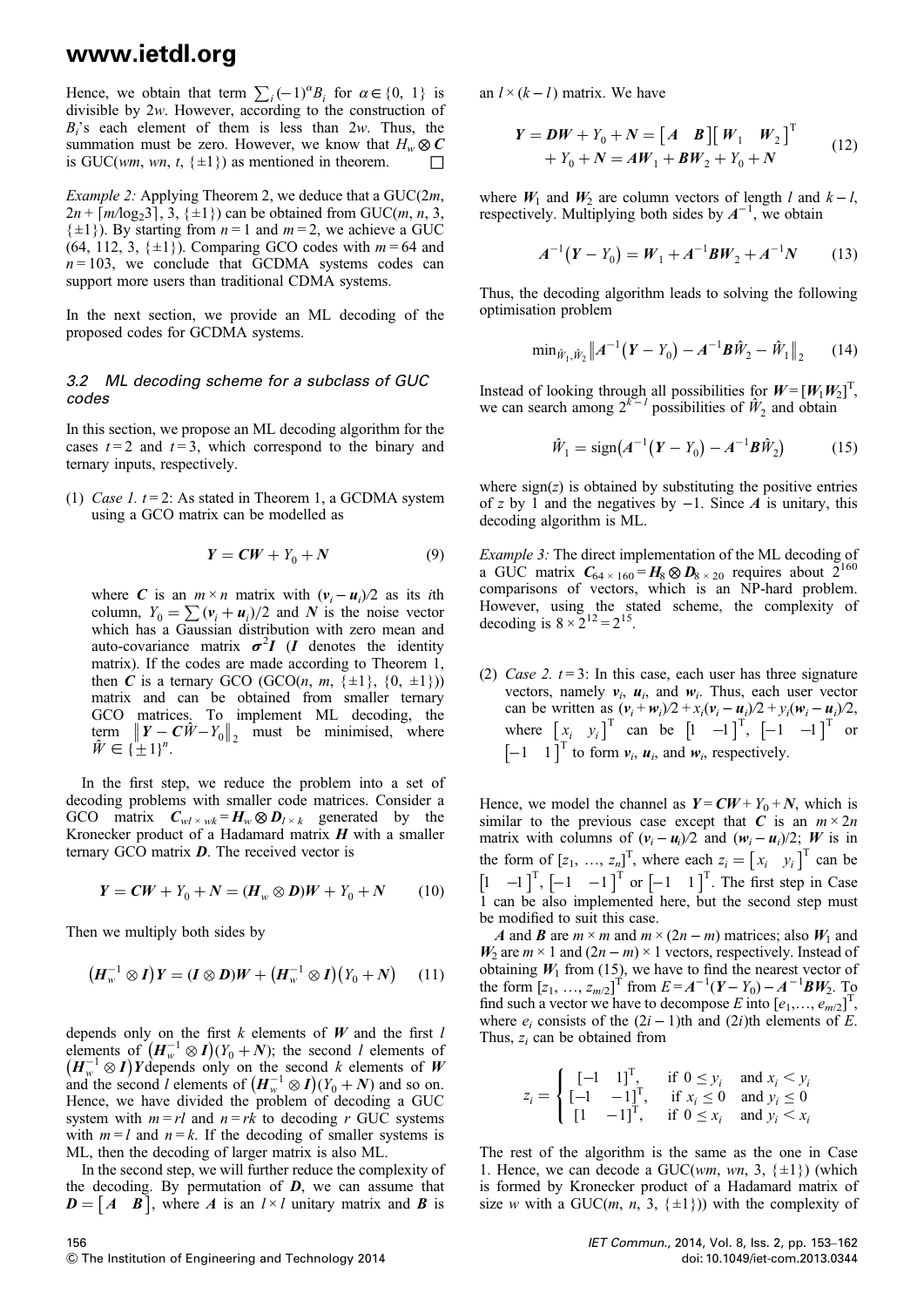

Fig. 1 Bit error rate against normalised SNR  $(n)$  for a GCDMA system with  $m = 64$ ,  $S = \{\pm 1\}$  and  $t = 2$ 

 $3^{n-m/2}$ . However, the implementation of the direct ML decoding scheme has the complexity of  $3<sup>n</sup>$ .

Example 4: Using Theorem 2, we can obtain a GUC(16, 20, 3,  $\{\pm 1\}$  from a small GUC with  $m = 2$  and  $n = 1$ . Then, we can achieve a system with  $m = 64$  and  $n = 80$  by the Kronecker product of this system with a Hadamard matrix of size 4. The decoder of this system with an exhaustive search is an NP-hard problem (about  $3^{80}$  computations). However, using the above decoder, only  $4 \times 3^{12}$ computations are required, which is nearly  $3^{68}$  times simpler than the direct approach of decoding.

#### 3.3 Numerical results

To evaluate the performance of the GUC codes in noisy environments, we compare it to WBE and Hadamard codes assuming additive Gaussian noise. Fig. 1 confirms that GUC, similar to GCO, are superior to WBE codes. To compare GUC with GCO with the same number of chips and users  $(m = 64, n = 120)$ , we first add eight random vectors to GCO(8, 12,  $\{\pm 1\}$ ,  $\{\pm 1\}$ ), and then derive a GCO (64, 160,  $\{\pm 1\}$ ,  $\{\pm 1\}$ ) matrix from the Kronecker product of this matrix with a Hadamard matrix of size 8. Simulation results confirm that a GUC code performs better that GCO as we expected since GCO matrices are special cases of GUC matrices.

### 4 Bounds for the sum capacity of GCDMA systems

In this section, we shall derive some lower and upper bounds for the sum capacity of GCDMA systems and compare them to the capacity bounds for CDMA systems. The following theorem relates the GCDMA capacity for the case  $t = 2$  to the CDMA capacity.

Theorem 3: For the noiseless case, the GCDMA sum capacity can be derived from the following equality

$$
\mathcal{GC}(m, n, \mathcal{S}, t = 2) = \mathcal{C}(m, n, \{\pm 1\}, \mathcal{S} - \mathcal{S}) \tag{16}
$$

The proof is given in Appendix 1.

Corollary 1:

$$
\mathcal{GC}(m, n, \mathcal{S} = \{\pm 1\}, t = 2) = \mathcal{C}(m, n, \{\pm 1\}, \{0, \pm 1\}) \ge \sup_{\pi_0, \pi_1} \left\{-\log\left(\sum_{k=0}^n \binom{n}{k} \frac{1}{2^n} \left(\sum_{\alpha=0}^k \binom{k}{\alpha, \alpha, k - 2\alpha} \pi_0^{2\alpha} \pi_1^{2\alpha} \right)^m\right)\right\}
$$

(17) where  $\pi(.)$  is the distribution function on  $\{0, \pm 1\}$ , such that  $\pi$ 

(0) =  $\pi_0$  and  $\pi(+1) = \pi(-1) = \pi_1$ .<br>
In [8], the lower and upper bounds for

 $\mathcal{C}(m, n, \{0, \pm 1\}, \{\pm 1\})$  are derived, which can also be used for  $\mathcal{GC}(m, n, \{\pm 1\}, t = 2)$ . With comparison to the lower bound of  $C(m, n, \{\pm 1\}, \{\pm 1\})$ , it is seen that the generalised binary CDMA systems have tighter lower bounds as those of the binary CDMA cases.

For the noisy case, the following theorem gives a lower bound for the sum capacity of GCDMA codes for the case of  $t = 2$ .

#### Theorem 4: For the noisy case, we have

The proof is given in Appendix 2. Also note that when  $\eta = \infty$ , the above inequality reduces to the bound represented in (17).

In a GCDMA code with  $t = 2$ , the parameter  $\rho$  is introduced to represent the correlation between signature vectors of any user. That is,  $\rho = -1$  corresponds to a CDMA system, and  $\rho = 1$  is the trivial case in which the two signature vectors are equal. Moreover,  $\rho = 0$  represents the case in which the signatures of a user are uncorrelated. To find the maximum capacity, different values of  $\rho$  should be examined. The numerical results show that the optimum  $\rho$  is not always equal to −1, which represents a classical binary CDMA system.

Fig. 2 shows the bounds of the sum capacity against the number of users for the noiseless case with  $m = 32$  and 64.

$$
\mathcal{GC}(m, n, \{\pm 1\}, 2, \eta) \ge \sup_{\rho} \sup_{\gamma} \left\{-m(\gamma \log e - \log(1 + \gamma))\right\}
$$

$$
-\log \left\{ \sum_{k=0}^{n} \frac{1}{2^n} {n \choose k} \left\{ \sum_{i=0}^{k} {k \choose i} \frac{1}{2^k} \sum_{\alpha=0}^{i} {i \choose \alpha} \left(\frac{1-\rho}{2}\right)^{\alpha} \left(\frac{1+\rho}{2}\right)^{i-\alpha} \left(\frac{k-i}{\beta} \left(\frac{k-i}{\beta}\right) \left(\frac{1-\rho}{2}\right)^{\beta} \left(\frac{1+\rho}{2}\right)^{k-i-\beta} \left(e^{(-\gamma \eta/((1+\gamma)m))|2\alpha-2\beta|^2})\right) \right\}^m \right\}
$$
(18)

IET Commun., 2014, Vol. 8, Iss. 2, pp. 153–162 doi: 10.1049/iet-com.2013.0344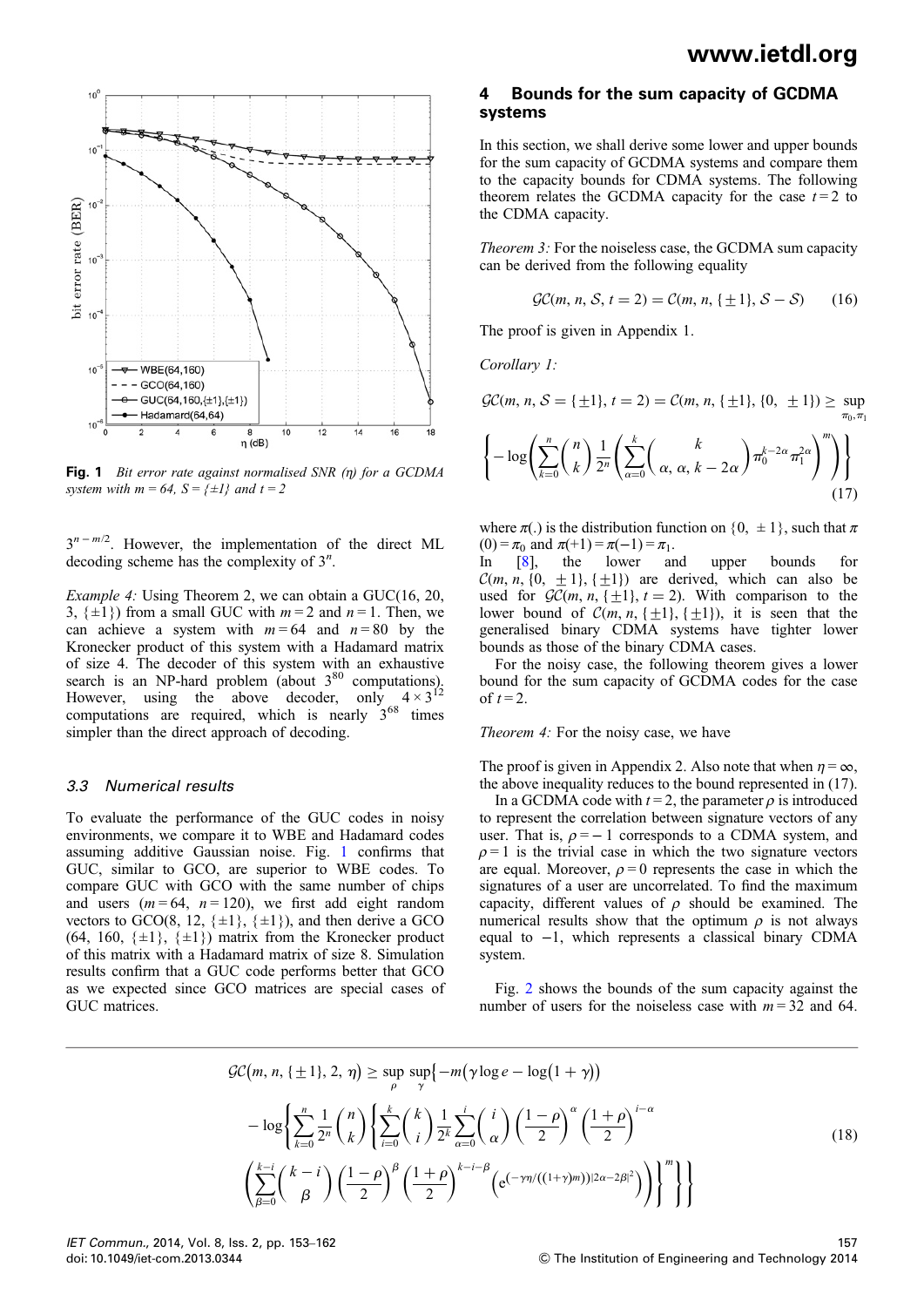

Fig. 2 Sum capacity bounds against the number of users for the noiseless case in which  $m = 32$ , 64,  $S = \{\pm 1\}$  and  $t = 2$ 



Fig. 3 Sum capacity bounds against the number of users for the noisy case when  $m = 32$ , 64,  $\eta = 10$ ,  $S = \{\pm 1\}$  and  $t = 2$ 

The plots with  $\rho = -1$  can be interpreted as the lower bound of a CDMA system whereas the plots which are the maximisation over all the values of  $\rho$  represent lower bound for a GCDMA system. It can be seen that in a GCDMA system, tighter bounds can be achieved. This figure



**Fig. 4** Sum capacity bounds against SNR for  $n = 400$  users,  $m =$ 64,  $S = \{\pm 1\}$  and  $t = 2$ 

suggests that the number of users in GCDMA systems maybe higher than that of CDMA systems. This figure also shows the upper bound of a GCDMA system according to (7) for both  $m = 32$  and  $m = 64$ . Fig. 3 shows the same results for the noisy case when  $\eta = 10$ . This figure also shows that the bounds become less tight when the channel becomes noisy.

Fig. 4 shows the numerical results for the bounds of the sum capacity against SNR when  $n = 400$  and  $m = 64$ . The lower bounds are plotted for various values of  $\rho$ . It can be seen that the bounds are linear with respect to SNR values in decibel up to a point and then saturates at high SNR values when interference because of the number of users become significant.

For the general case when  $S = \{ \pm 1 \}$ , the sum capacity lower bounds can be derived from the following theorem.

Theorem 5: For arbitrary t and  $\eta$ , the following inequality holds (see  $(19)$ )

The proof is given in Appendix 3.

Fig. 5 shows the numerical results for the normalised sum capacity lower bounds of a binary noiseless GCDMA system with  $m = 64$ , against the number of users for different values of t. The plots correspond to cases  $t = 2, 4, 8$ . The capacity per user is almost equals to logt when the number of users is less than a threshold value, and it decreases exponentially afterwards.

For the general noiseless case when  $S = \{0, \pm 1, \ldots, \pm p\}$ , the lower bound is shown in the theorem given below.

$$
\mathcal{GC}(m, n, \mathcal{S} = \{\pm 1\}, t, \eta) \ge \sup_{\gamma} \left\{-m(\gamma \log e - \log(1 + \gamma)) -\log\left(\sum_{k=0}^{n} {n \choose k} \frac{(t-1)^k}{t^n} \left(\sum_{i=0}^{2k} {2k \choose i} \frac{1}{2^{2k}} \left(e^{(-\gamma \eta/((1+\gamma)m))|2k-2i|^2}\right)\right)^m\right)\right\}
$$
\n
$$
(19)
$$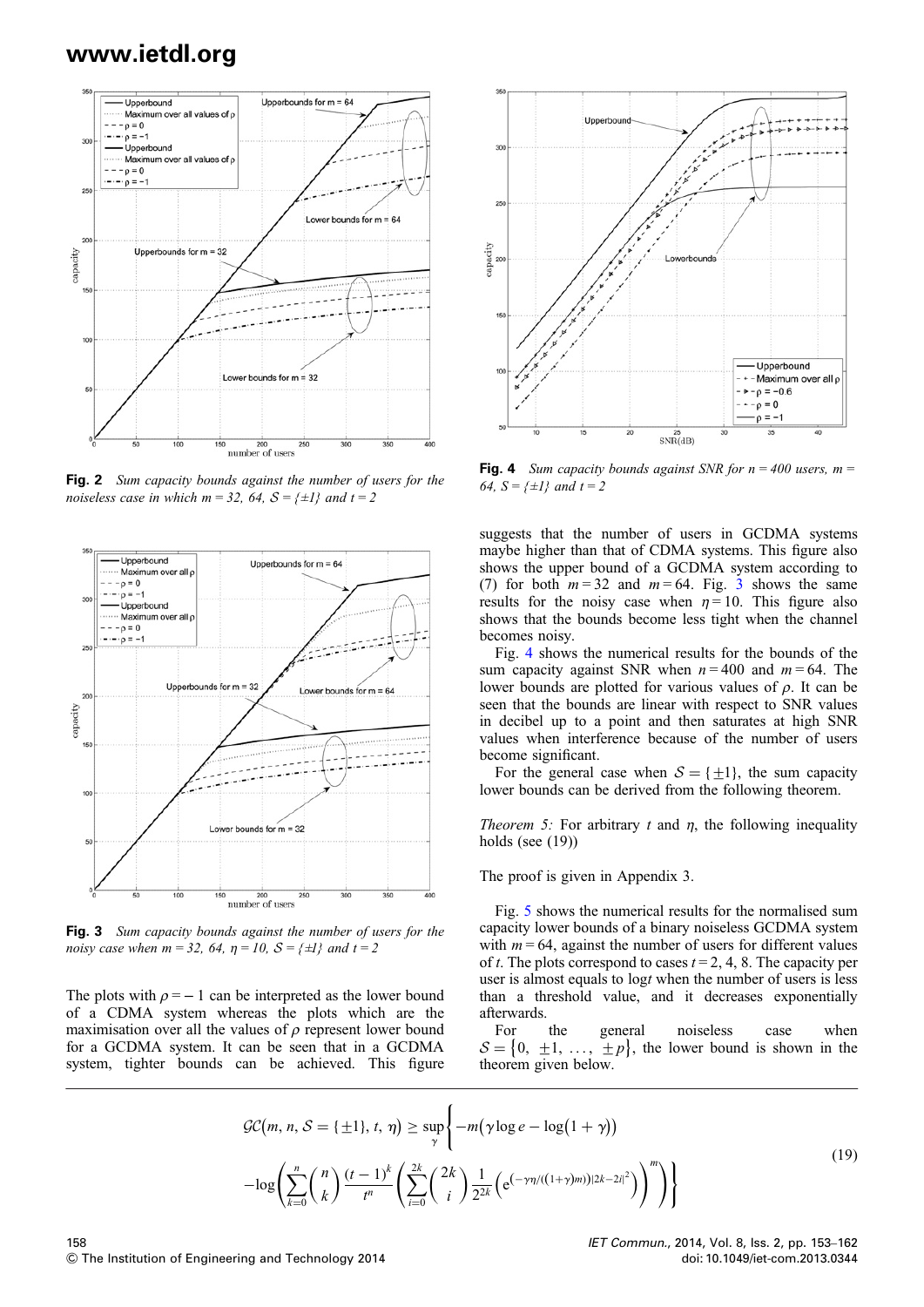

Fig. 5 Normalised sum capacity lower bounds against the number of users for  $m = 64$  and various values of t for the noisy case and  $S = \{\pm I\}$ 

Theorem 6: In the absence of noise for  $S = \{0, \pm 1, \ldots, \pm p\}$ , the following inequality holds

$$
\mathcal{GC}(m, n, \{0, \pm 1, ..., \pm p\}, t)
$$
  
 
$$
\geq -\log \sum_{k=0}^{n} {n \choose k} \frac{(t-1)^k}{t^n} \left(A_p(2k)\right)^m
$$
 (20)

 $\sum_{i=1}^{2k} a_i = 0$  such that  $a_i$ 's belong to the set  $\{0, \pm 1,\dots, \pm p\}$ where  $A_p(2k)$  is the probability of the event when with uniform distribution.

The proof is given in Appendix 4.

The numerical results for the normalised sum capacity lower bound for GCDMA systems with  $m = 64$  and various values of t for  $p=1$  and  $p=2$  are shown in Figs. 6 and 7, respectively. As expected, the numerical results show that when  $p = 2$ , the system is saturated at a larger number of users than the case where  $p = 1$ .

Incidentally, from Theorem 3, the upper bounds of a GCDMA system are exactly the same as the CDMA system for the case when  $t = 2$  and  $S = \{ \pm 1 \}.$ 

Theorem 7 (conjectured upper bound): Let  $f$  be a symmetric probability distribution function, that is,  $f(x) = f(-x)$ . Define

the function  $\tilde{f}$  by  $\tilde{f}(x) = \sum_{j=0}^{n}$ n j  $(n)$  $rac{J}{2^n}f\left(x-\frac{2j-n}{\sqrt{m}}\right)$ ; we have

$$
\mathcal{GC}(m, n, \mathcal{S} = \{\pm 1\}, t = 2, f)
$$
  
\n
$$
\leq \min(n, m(h(\tilde{f}) - h(\tilde{f})))
$$
\n(21)

where  $h(.)$  is the differential entropy.

Proof: From Theorem 3 and the upper bounds of corresponding CDMA in [8], the above inequality can be derived trivially. □

IET Commun., 2014, Vol. 8, Iss. 2, pp. 153–162 doi: 10.1049/iet-com.2013.0344

Below we shall give two examples for the upper bounds of specific GCDMA systems.

Example 5 (Noisy Case): For a Gaussian distribution, we have

$$
\tilde{f}(x) = \frac{1}{\sigma\sqrt{2\pi}} \sum_{j=0}^{n} \frac{\binom{n}{j}}{2^n} \exp\left(-\frac{x - \left((2j - n)/(\sqrt{m})\right)}{2\sigma^2}\right)
$$
(22)



Fig. 6 Normalised sum capacity lower bounds against the number of users for  $m = 64$ ,  $p = 1$ ,  $S = \{0, \pm 1\}$  and several values of t



Fig. 7 Normalised sum capacity lower bounds against the number of users for  $m = 64$ ,  $p = 2$ ,  $S = \{0, \pm 1, \pm 2\}$  different values of t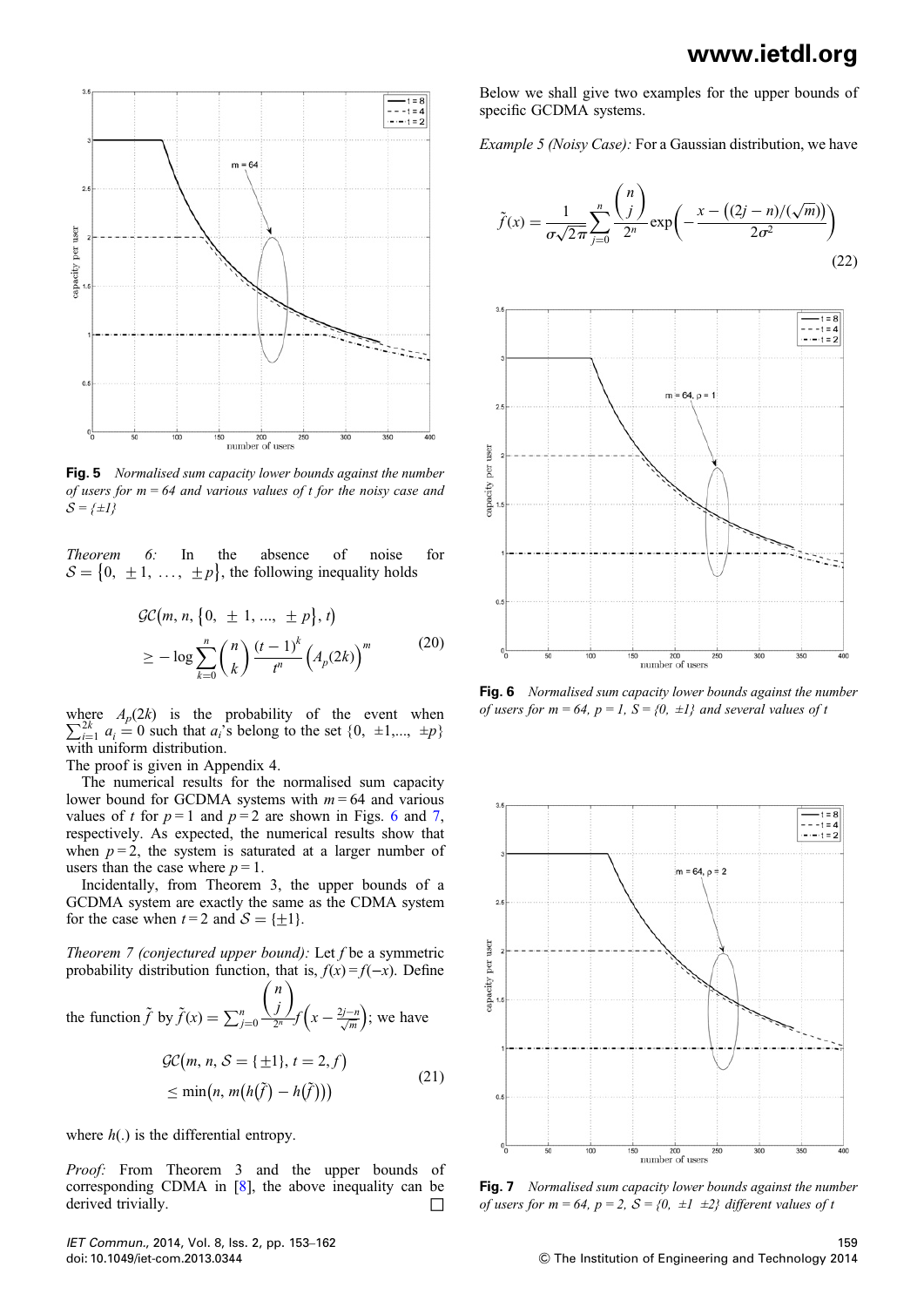Thus

$$
\mathcal{GC}(m, n, \mathcal{S} = \{\pm 1\}, t = 2, \sigma^2)
$$
  

$$
\leq \min\left(n, m\left(h(\tilde{f}) - \log\left(\sqrt{2\pi e}\sigma\right)\right)\right)
$$
 (23)

Example 6 (Noiseless Case): For the noiseless case, we assume that the pdf of the noise is an impulse, therefore

$$
\tilde{f}(x) = \sum_{j=0}^{n} \frac{\binom{n}{j}}{2^n} \delta\left(x - \frac{2j - n}{\sqrt{m}}\right)
$$
(24)

This is a discrete probability distribution. Hence, we use the usual entropy instead of the differential entropy, and the upper bound becomes

$$
\mathcal{GC}(m, n, \mathcal{S} = \{\pm 1\}, t = 2, \sigma^2) \le \min(n, m(H(\tilde{f}))) \quad (25)
$$

### 5 Conclusion and future work

In this paper, we introduced a new framework for GCDMA systems in which each user uses a set of signature vectors for sending its data. In this new framework, we have addressed two main problems. The first concern was related to the development of uniquely detectable matrices (GUC matrices), which were constructed for finite users and signature matrices. Also, practical ML detection algorithms were suggested. The constructions showed that with the suggested GCDMA system, one may support more users in comparison with the classical CDMA systems. Numerical results for special cases showed that GUC matrices outperformed the codes proposed in previous works for overloaded CDMA systems. Our second concern was on the evaluation of the bounds for the sum capacity. We explored the problem by deriving general theorems and examples for special cases.

As for future work, we suggest to study the effects of fading because of multipath and near far effects on injectivity of GUC matrices and the evaluation of the sum capacity bounds. Also the generalisation of the new scheme to an asynchronous system is another interesting problem. In addition, the consideration of sparse active users in a GCDMA system is a good topic for future work.

#### 6 Acknowledgment

This work was partially funded by INSF (Iran National Science Foundation). The authors also thank IPM (Institute for Research in Fundamental Sciences) for providing logistical support.

#### 7 References

- 1 Liao, H.: 'Multiple access channels', IEEE Trans. Inf. Theory, 1973, 19, (2), p. 253
- 2 Pad, P., Marvasti, F., Alishahi, K., Akbari, S.: 'A class of errorless codes for overloaded synchronous wireless and optical CDMA systems', IEEE Trans. Inf. Theory, 2009, 55, (6), pp. 2705–2715
- 3 Guo, D., Verdu, S.: 'Randomly spread CDMA: asymptotics via statistical physics', IEEE Trans. Inf. Theory, 2005, 51, (6), pp. 1983–2010
- 4 Mow, W.: 'Recursive constructions of detecting matrices for multiuser coding: a unifying approach', IEEE Trans. Inf. Theory, 2009, 55, (1), pp. 93–98
- 5 Pad, P., Soltanolkotabi, M., Hadikhanlou, S., Enayati, A., Marvasti, F.: 'Errorless codes for over-loaded CDMA with active user detection'. IEEE International Conference on communications (ICC'09), 2009, pp. 1–6
- 6 Soderberg, S., Shapiro, H.: 'A combinatory detection problem', Am. Math. Mon., 1963, 70, (10), pp. 1066-1070
- 7 Lindstrom, B.: 'On Mobius functions and a problem in combinatorial number theory', Can. Math. Bull., 1971, 14, (10), pp. 513-516
- 8 Alishahi, K., Dashmiz, S., Pad, P., Marvasti, F.: 'Design of signature sequences for overloaded CDMA and bounds on the sum capacity with arbitrary symbol alphabets', IEEE Trans. Inf. Theory, 2012, 58, (3), pp. 1441–1469
- Verdu, S.: 'Multiuser detection' (Cambridge University Press, 1998)
- 10 Welch, L.: 'Lower bounds on the maximum cross correlation of signals (Corresp.)', IEEE Trans. Inf. Theory, 1974, 20, (3), pp. 397–399
- Tanaka, T.: 'A statistical-mechanics approach to large-system analysis of CDMA multiuser detectors', IEEE Trans. Inf. Theory, 2002, 48, (11), pp. 2888–2910
- 12 de Miguel, R., Shental, O., Mller, R.R., Kanter, I.: 'Information and multiaccess interference in a complexity-constrained vector channel', J. Phys. A, Math. Theor., 2007, 40, (20), pp. 5241–5260
- 13 Alishahi, K., Marvasti, F., Aref, V., Pad, P.: 'Bounds on the sum capacity of synchronous binary CDMA channels', IEEE Trans. Inf. Theory, 2009, 55, (8), pp. 3577–3593
- 14 Chang, S.-C., Weldon, E.: 'Coding for T-user multiple-access channels', IEEE Trans. Inf. Theory, 1979, 25, (6), pp. 684–691
- 15 Bross, S., Blake, I.: 'Upper bound for uniquely decodable codes in a binary input N-user adder channel', IEEE Trans. Inf. Theory, 1998, 44, (1), pp. 334–340
- 16 Ferguson, T.: 'Generalized T-user codes for multiple-access channels', IEEE Trans. Inf. Theory, 1982, 28, pp. 775–778

### 8 Appendix

#### 8.1 Appendix 1: Proof of Theorem 3

Each of these capacity functions is the maximum of  $I(X;Y)$ over all possible matrices and input distributions. In the absence of noise,  $I(X;Y) = H(Y)$ .

First, suppose that  $\mathcal{GC}(m, n, S, 2) = H(AX)$  for an  $m \times 2n$ fixed matrix  $A \in \mathcal{M}_{m \times 2n}(\mathcal{S})$  and a probability distribution p on inputs  $\{(1, 0), (0, 1)\}^n$ . We construct a new  $m \times 2n$ matrix **B** from matrix A by substituting columns  $A_{2k-1}$ ,  $A_{2k}$ with  $A_{2k-1} + A_{2k}$ ,  $A_{2k-1} - A_{2k}$ , respectively. By substituting the input pairs  $(1, 0)$ ,  $(0, 1)$  with pairs  $(1, 1)$ ,  $(1, -1)$ , respectively, we obtain new input vectors which can transfer the same data when multiplied by  $B$ . Note that input entries with odd indices are always 1. By removing the columns of matrix  $\boldsymbol{B}$  with odd indices and the corresponding entries in the new input vectors, we obtain matrix  $C \in \mathcal{M}_{m \times n}(\mathcal{S} - \mathcal{S})$  and the new input vectors  $X \in$  $\{\pm 1\}^n$  with the same input probability distribution, which are appropriate for the CDMA case and yield the same entropy. Thus, we have

$$
\mathcal{C}(m, n, \{\pm 1\}, \mathcal{S} - \mathcal{S}) \geq \mathcal{GC}(m, n, \mathcal{S}, 2) \tag{26}
$$

Conversely, if  $C(m, n, {+1} , S - S) = H(AX)$  for a fixed  $m \times n$  matrix C and a probability distribution p' on the set  $\{\pm 1\}$ , we follow the reverse steps mentioned in the previous paragraph to obtain the same entropy for GCDMA case and conclude that

$$
\mathcal{GC}(m, n, \mathcal{S}, 2) \ge \mathcal{C}(m, n, \{\pm 1\}, \mathcal{S} - \mathcal{S}) \tag{27}
$$

Considering (26), (27), we can derive (17).  $\Box$ 

160

& The Institution of Engineering and Technology 2014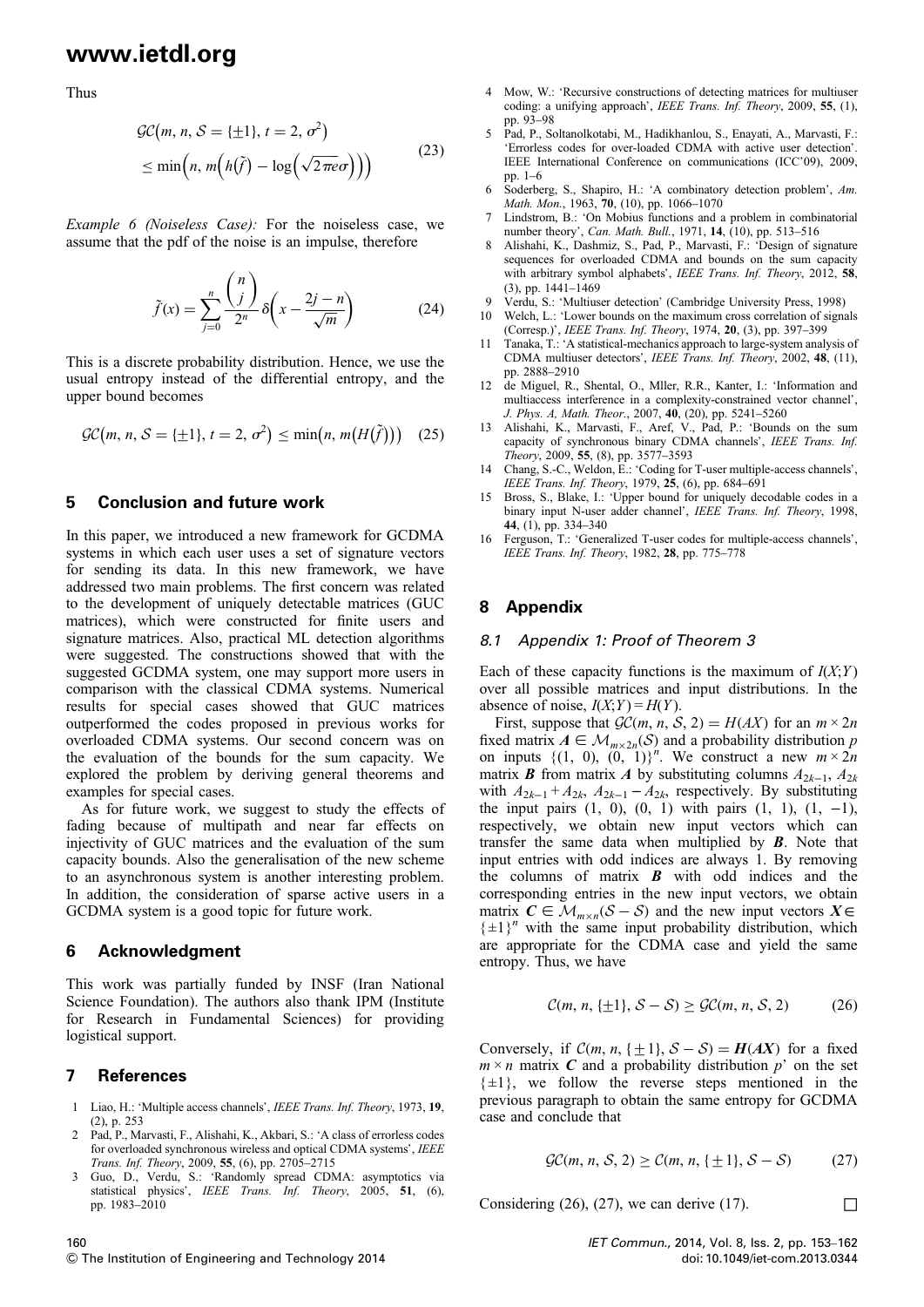#### 8.2 Appendix 2: Proof of Theorem 4

In [8], the authors proved that for a given  $\mathcal I$  and  $\mathcal S$ , the following equation holds

$$
C(m, n, \mathcal{I}, \mathcal{S}, \eta) \ge \sup_{\pi, p} \sup_{\gamma}
$$
  

$$
\left\{-m(\gamma \log e - \log(1+\gamma)) - \log \mathbb{E}_{\tilde{X}}\left(\left(\mathbb{E}_{b}\left(e^{((-\gamma^{2})/(2(1+\gamma)m))|\boldsymbol{b}^{T}\tilde{X}|^{2}}\right)\right)^{m}\right)\right\}
$$
(28)

where  $\mathbf{r} = \sqrt{2\eta/\left(\left(\sigma_p^2 + n\mu_p^2\right)\left(\sigma_\pi^2 + \mu_\pi^2\right)\right)}, \ \mathbf{b}$  and  $\tilde{X}$  are, respectively, vectors of length  $n$  with i.i.d. entries of distributions  $\pi(\cdot)$  and  $\tilde{p}(\cdot)$ .

In our theorem, we consider a special case of this theorem, where  $\boldsymbol{b}$  is a vector of length  $2n$  representing an arbitrary row of the signature matrix in GCDMA. Therefore,  $b_{2k-1}$  and  $b_{2k}$ are the entries of signature vectors of user number  $k$  in that specific row. We consider  $b_{2k}$ ,  $b_{2k-1}$  to be correlated by a factor of  $\rho$ . In other words  $(b_{2k-1}, b_{2k}) = (+1 +1)$  or  $(-1 -1)$  with probability  $(1+\rho)/4$  and  $(-1 \quad -1)$  with probability  $(1 + \rho)/4$  $(b_{2k-1}, b_{2k}) = (+1 \quad -1)$  or  $(-1 \quad +1)$  with probability (1  $-\rho$ )/4.

Hence,  $\tilde{p}$  and  $\pi$  in (28) are replaced by  $\rho$  and  $r^2$  in exponential function is replaced by  $2\eta$ . In our case,  $\tilde{X}$  is a vector of length 2n defined as follows

$$
\tilde{X} = \{ X - Y | X, Y \text{ are input vectors} \}
$$
 (29)

As we previously mentioned, each pair  $X_{2k-1}$ ,  $X_{2k}$  in the input vector X belongs to a user and is either  $(0 \t1)$  or  $(1 \t0)$ . Hence, each pair in  $\tilde{X}$  is either (0 0) with probability 0.5 or one of the pairs  $(1 \ -1)$  and  $(-1 \ 1)$ , each with probability 0.25. The total number of  $\tilde{x} \in \tilde{X}$  with k non-zero pairs is  $\binom{n}{k}$ . Note that

$$
\mathbb{E}_{\tilde{X}}\bigg(\bigg(\mathbb{E}_{\boldsymbol{b}}\bigg(\mathrm{e}((-\gamma^2)/(2(1+\gamma)m))\big|\boldsymbol{b}^{\mathrm{T}}\tilde{\boldsymbol{x}}\big|^2\bigg)\bigg)^m\bigg) \n= \sum_{\text{every possible }\tilde{\boldsymbol{x}}} p(\tilde{\boldsymbol{X}} = \tilde{\boldsymbol{x}})\mathbb{E}_{\boldsymbol{b}}\bigg(\mathrm{e}((-\gamma^2)/(2(1+\gamma)m))\big|\boldsymbol{b}^{\mathrm{T}}\tilde{\boldsymbol{x}}\big|^2\big|\tilde{\boldsymbol{X}} = \tilde{\boldsymbol{x}}\big)^m \n= \sum_{k=0}^n {n \choose k} \left(\frac{1}{2}\right)^n \mathbb{E}_{\boldsymbol{b}}\bigg(\mathrm{e}((-\gamma^2)/(2(1+\gamma)m))\big|\boldsymbol{b}^{\mathrm{T}}\tilde{\boldsymbol{x}}\big|^2\big|\tilde{\boldsymbol{X}} = \boldsymbol{Z}_k\bigg)^m
$$
\n(30)

where  $Z_k$  for  $0 \le k \le n$  is a vector of length 2*n*, which begins with k pairs of  $(1 -1)$  and ends with  $n - k$  pairs of zero.

The last part in this equation is derived from the fact that replacing a  $(-1 \ 1)$  pair with a  $(1 \ -1)$  pair in  $\tilde{X}$  or changing the order of pairs does not change the value of  $\mathbb{E}_{h}$ . Fixing  $\tilde{X}$  to  $Z_k$ , we have

$$
|\boldsymbol{b}^{\mathrm{T}}\tilde{\boldsymbol{X}}| = \sum_{i=1}^{k} b_{2i-1} - b_{2i}
$$
 (31)

As we mentioned before, there are four pairs of  $b_{2i-1}$ ,  $b_{2i}$  for

IET Commun., 2014, Vol. 8, Iss. 2, pp. 153–162 doi: 10.1049/iet-com.2013.0344

 $1 \le i \le k$ , and the value in exponential function in (28) is independent of the order of pairs in **.** 

Thus, we can choose  $0 \le i \le k$  pairs of k non-zero pairs to begin with 1, so that the other  $k - i$  pairs begin with  $-1$ .  $0 \le \alpha \le i$  pairs of these i pairs are  $(1 \ -1)$ , while  $0 \le \beta \le k$  $-i$  pairs of the  $k - i$  pairs beginning with  $-1$  are  $(-1 \ 1)$ . Hence, in this case  $|\boldsymbol{b}^T \tilde{\boldsymbol{X}}|$  is equal to  $|2\alpha - 2\beta|$  which yields

$$
\mathbb{E}_{b}\left(e^{\left(\left(-\gamma r^{2}\right)/(2(1+\gamma)m)\right)\left|\boldsymbol{b}^{T}\tilde{\boldsymbol{X}}\right|^{2}}\right|\tilde{\boldsymbol{X}}=\tilde{\boldsymbol{x}}\right)
$$
\n
$$
=\sum_{i=0}^{k}\binom{k}{i}\frac{1}{2^{k}}\sum_{\alpha=0}^{i}\binom{i}{\alpha}\left(\frac{1-\rho}{2}\right)^{\alpha}\left(\frac{1+\rho}{2}\right)^{i-\alpha}
$$
\n
$$
\sum_{\beta=0}^{k-i}\binom{k-i}{\beta}\left(\frac{1-\rho}{2}\right)^{\beta}\left(\frac{1+\rho}{2}\right)^{k-i-\beta}
$$
\n
$$
\left(e^{\left(\left(\gamma r^{2}\right)/(2(1+\gamma)m)\right)\left|2\alpha-2\beta\right|^{2}}\right)
$$
\n(32)

From (28), (30) and (32) the proof is complete.  $\Box$ 

### 8.3 Appendix 3: Proof of Theorem 5

Again, we take the advantage of (28). However, we consider **b** and  $\tilde{X}$  to be of length *nt*. The probability distributions on  $\tilde{X}$ and  $\boldsymbol{b}$  are specified in our case. Hence, the following inequality can be derived from (28)

$$
\mathcal{GC}(m, n, \{\pm 1\}, t) \ge \sup_{\gamma}
$$
\n
$$
\left\{-m(\gamma \log e - \log(1+\gamma)) - \log \mathbb{E}_{\tilde{X}}\left(\left(\mathbb{E}_{b}\left(e^{((-\gamma r^{2})/(2(1+\gamma)m))\left|\boldsymbol{b}^{T}\tilde{X}\right|^{2}}\right)\right)^{m}\right)\right\}
$$
\n(33)

It is easy to see that each user block of length t in  $\tilde{X}$  is either completely zero or has exactly one entry equal to 1 and one entry equal to −1. Without loss of generality, we assume that all non-zero blocks are in the beginning of the vector and the first two entries of a non-zero block are  $(1, -1)$ , respectively. To simplify (33), we suppose that exactly  $0 \le$  $k \leq n$  blocks in  $\tilde{X}$  are non-zero and the other blocks are zero. Therefore we have

$$
\mathbb{E}_{\tilde{X}}\bigg(\bigg(\mathbb{E}_{\boldsymbol{b}}\bigg(\mathrm{e}^{\left((-\gamma r^2)/(2(1+\gamma)m)\right)\big|\boldsymbol{b}^{\mathrm{T}}\tilde{\boldsymbol{x}}\big|^2}\bigg)\bigg)^m\bigg) = \sum_{k=0}^n {n \choose k} \left(\frac{1}{t}\right)^{n-k} \times \left(\frac{t-1}{t}\right)^k \mathbb{E}_{\boldsymbol{b}}(\mathrm{e}^{\left((-\gamma r^2)/(2(1+\gamma)m)\right)\big|\boldsymbol{b}^{\mathrm{T}}\tilde{\boldsymbol{x}}\big|^2} \big|\tilde{\boldsymbol{X}} = \boldsymbol{Z}_k\bigg)^m
$$
\n(34)

where  $Z_k$  is defined as in proof of Theorem 4. As each entry in